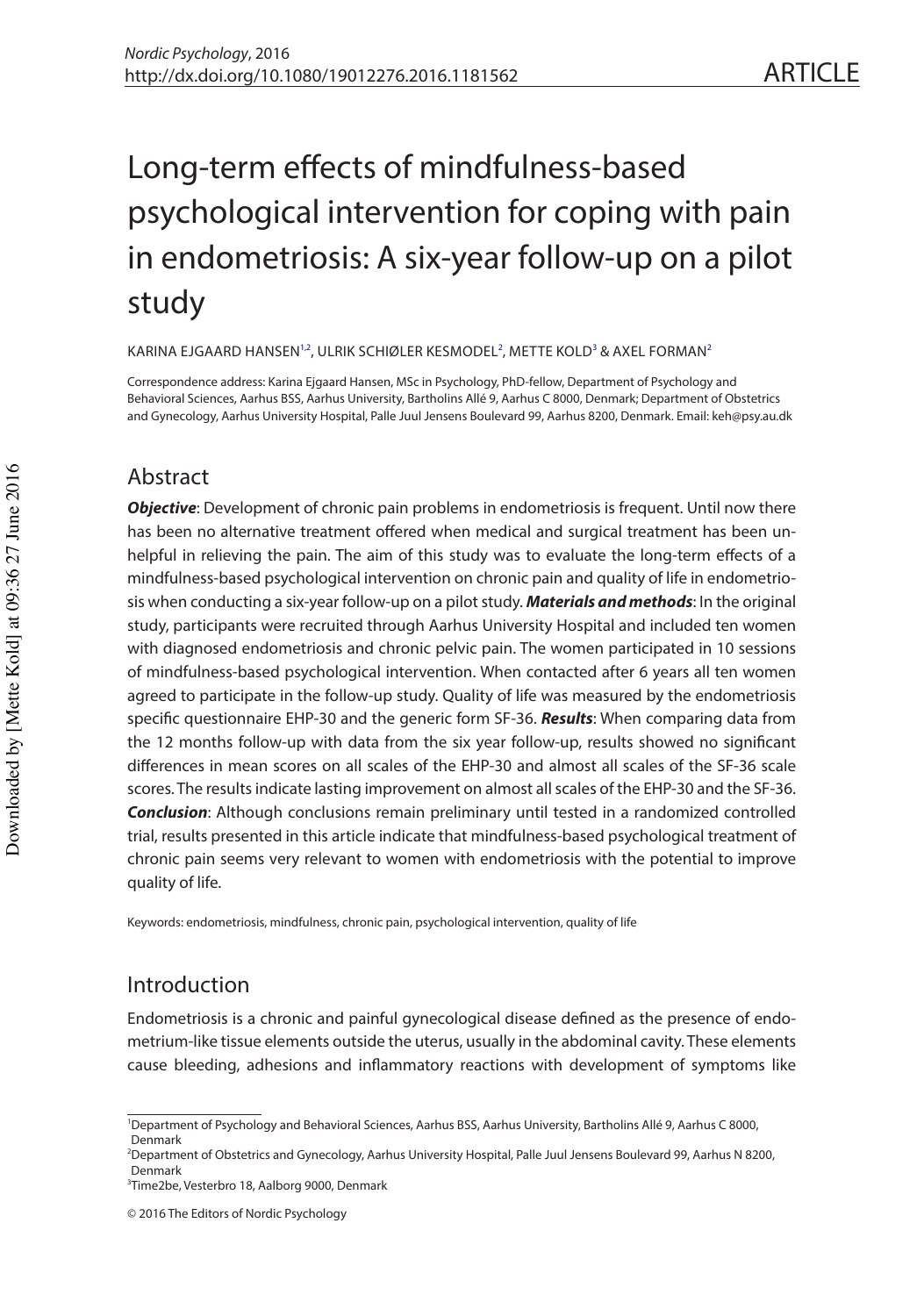<span id="page-1-7"></span><span id="page-1-6"></span><span id="page-1-4"></span>cyclical and chronic pelvic pain, dyspareunia, pain at defecation and urination, constipation, diarrhea, abnormal bleeding, fertility problems and fatigue. Estimated prevalence among women of reproductive age is 5–10% (Hansen, et al., [2014](#page-8-0); Vigano, et al., [2004](#page-9-0)). Despite a biological explanation of these symptoms endometriosis is often overlooked, and it is associated with a diagnostic delay of 7–9 years from symptoms onset to diagnosis and treatment (Hudelist et al., [2012](#page-8-1); Husby, Haugen, & Moen, [2003;](#page-8-2) Nnoaham et al., [2011](#page-9-1)). Despite optimal treatment, development of chronic pain with the risk of reduced quality of life, work absence and job loss is frequent. Estimated socioeconomic costs in DK amount to more than 500 million EUR per year, and new intervention strategies are therefore needed (De Graaff et al., [2013](#page-8-3); Hansen, et al., [2013;](#page-8-4) Lemaire, [2004](#page-9-2); Simoens et al., [2012](#page-9-3)).

<span id="page-1-5"></span><span id="page-1-3"></span><span id="page-1-2"></span><span id="page-1-1"></span>Mindfulness-based treatments seem to have a positive impact on quality of life in patients with other chronic pain syndromes (Garland et al., [2012;](#page-8-5) Garmon et al., [2014](#page-8-6); la Cour & Petersen, [2015](#page-9-4)), but previous studies are limited by short follow-up periods, and the long-term efects of mindfulness-based interventions are unknown.

Mindfulness originates from Eastern traditions of meditation and is used in the West as a therapeutic and self-help tool to enhance physical and psychological well-being (Kabat-Zinn, [2013\)](#page-9-5). From a treatment perspective mindfulness is conceptualized as a set of skills. The skills training approach suggests that with a regular praxis of different mindfulness exercises, people can learn to be more observant of inner experiences, describe them without reacting on or judging them and act with awareness in daily life. This will help people to be more acceptant of unpleasant inner experiences (Baer et al., [2008](#page-8-7); Kabat-Zinn, Lipworth, & Burney, [1985\)](#page-9-6).

<span id="page-1-0"></span>In 2007 we performed an observational pilot study on mindfulness-based psychological intervention with a view to coping with endometriosis-related pain (Kold et al., [2012\)](#page-9-7). Health-related quality of life was measured by the endometriosis specifc questionnaire Endometriosis Health Profle 30 questionnaire (EHP-30) and the general questionnaire Short Form 36 (SF-36) before intervention, after intervention and at six and twelve months' follow-up. Repeated measures analysis showed signifcant improvements in four out of fve standard scales of EHP-30: "pain", "control and powerlessness", "emotional well-being" and "social support". From the modular questionnaire two out of three scales showed signifcant improvements: "work-life" and "relationship with children. In according SF-36 showed signifcant improvements in all eight scales. The intervention thus seemed to improve short-term quality of life but the long-term efects are not known. The purpose of this study was therefore to perform a six-year follow-up of these patients before running a randomized controlled study.

## Materials and methods

## Participants and recruitment

In 2007, in the original study, ten participants were recruited at Aarhus University Hospital, which represents one of two national centers for treatment of severe endometriosis (Kold et al., [2012\)](#page-9-7). Only patients with endometriosis and chronic pain despite treatment according to the European Society of Human Reproduction and Embryology (ESHRE) guidelines for endometriosis were included. Patients had to commit themselves to practice mental techniques at home and women unwilling to make this commitment were excluded. The ten participants were contacted by e-mail in 2013, six years after the intervention, for the purpose of participating in the follow-up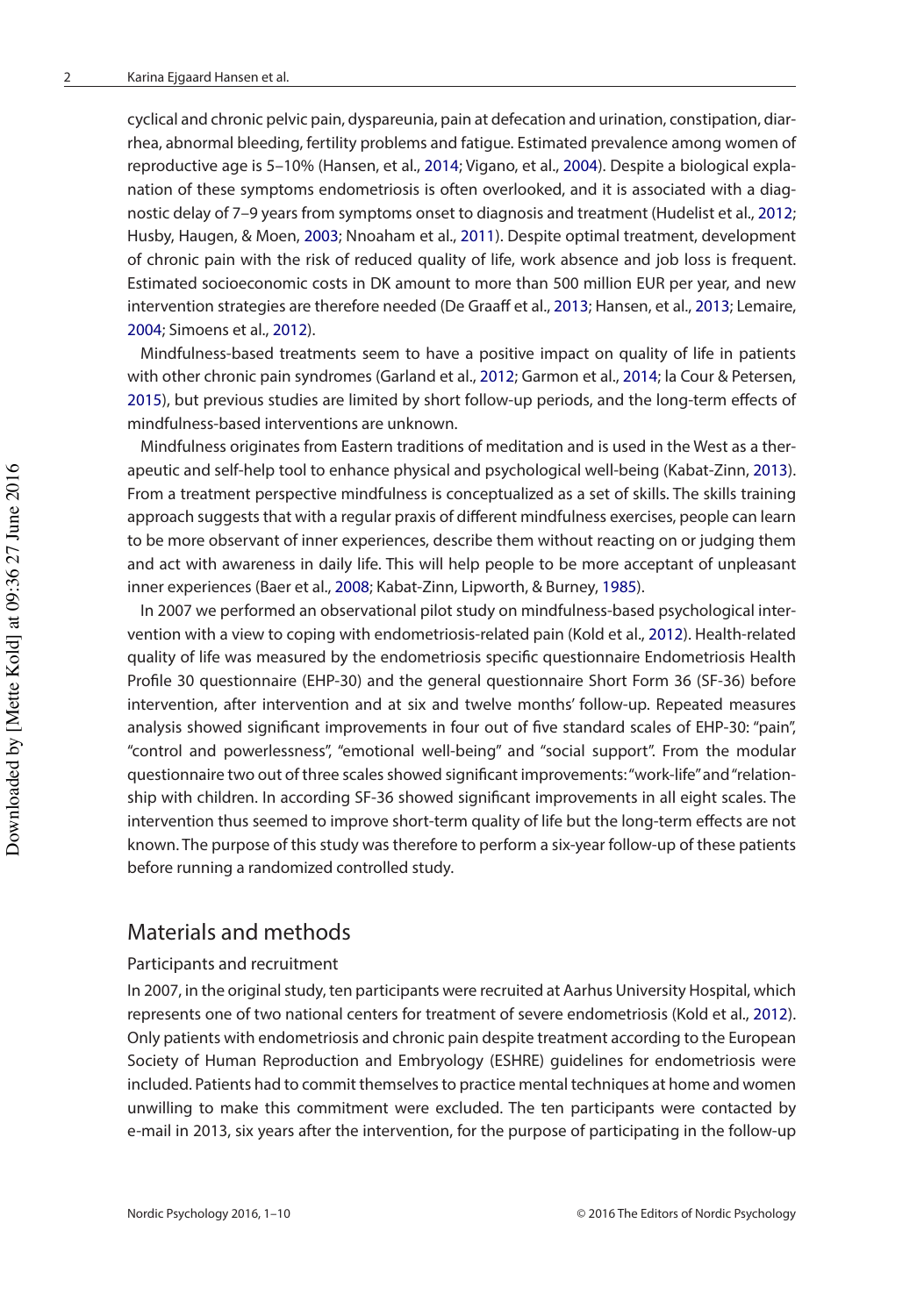study. After written consent, self-administered questionnaires were sent out by postal mail, flled out at home, and returned to the department.

#### Psychological intervention

The original study consisted of 10 sessions of mindfulness-based psychological intervention (fve individual and fve group sessions) over a period of 10 weeks. The intervention included mindfulness training, visualization techniques, counseling, group support and patient-education focusing on fatigue, quality of sleep, job, relationship and family issues etc. (Kold et al., [2012](#page-9-7)). The intervention has been fully described elsewhere.

#### Measurement

In both the original and the follow-up study health-related quality of life was measured by EHP-30 and SF-36. The EHP-30 questionnaire has been shown to be more sensitive to change among women with endometriosis than SF-36 (Jones, Jenkinson, & Kennedy, [2004](#page-8-8)).

<span id="page-2-3"></span><span id="page-2-2"></span>The patient-generated questionnaire EHP-30 relates specifcally to quality of life among women with endometriosis (Jones, Jenkinson, & Kennedy, [2004](#page-8-8); Jones et al., [2001](#page-9-8), [2006](#page-8-9)). It consists of a core questionnaire containing 30 items applicable to every woman with endometriosis. Supplementary questions only relevant to some women with endometriosis can be added by means of a modular questionnaire. The core questionnaire concerns the infuence of endometriosis on daily life as categorized in fve standard scales: "pain", "control and powerlessness", "emotional wellbeing", "social support", and "self-image". The modular questionnaire concerns the infuence of endometriosis on "work life", "relationship with children", "sexual intercourse", "medical profession", "treatment", and "infertility".

<span id="page-2-1"></span><span id="page-2-0"></span>SF-36 is widely used and measures health-related quality of life in general (Bjorner, Damsgaard et al., [1998;](#page-8-10) Bjorner, Thunedborg et al., [1998\)](#page-8-11). It consists of eight subscales that represent important aspects of general health, including: "physical functioning", "role – physical", "bodily pain", "general health", "vitality", "social functioning", "role – emotional", and "mental health".

Together with EHP-30 and SF-36 participants answered some general questions and a retrospective transition question about their subjective judgment of changes in health status and pain level from pre-intervention till today. Respondents could choose between fve response categories: "much worse", "worse", "the same", "better", or "much better". The study also includes qualitative data on which techniques are used and how they are implemented in daily life.

The study was approved by the Danish Data Protection Agency (J.No. 2013–41-2607).

## Statistical methods

EHP-30 and SF-36 scale scores are standardized on a range from 0–100. Better quality of life is indicated by lower scores for EHP-30 and higher scores for SF-36. Diferences in scale scores were calculated by paired t-test. The level of statistical significance was set at  $p < 0.05$  in all analyses. Statistical analysis was performed using SPSS version 21.

## Results

All ten participants in the original study agreed to answer the follow-up questionnaires. At the six-year follow up the women were between 33 and 68 years (mean  $=$  48.00, standard deviation = 10.00). During the follow-up period one woman had entered natural menopause, three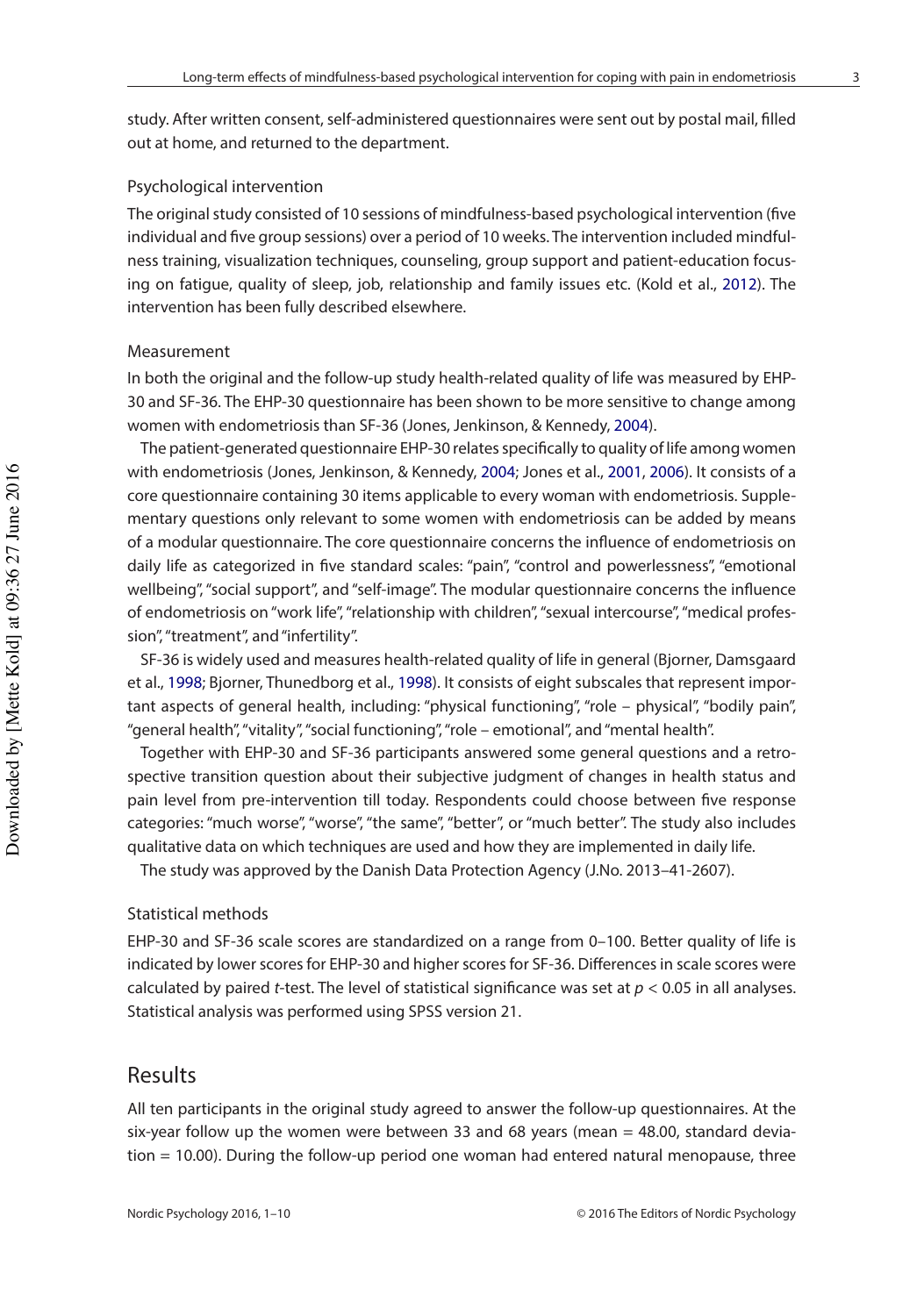<span id="page-3-0"></span>

| Table 1. Symptoms and endometriosis treatment of participants in the period from pre-intervention till six |  |
|------------------------------------------------------------------------------------------------------------|--|
| years follow-up.                                                                                           |  |

|                                                          | Pre-intervention         | The time period between<br>Six years' follow-up |                          |  |
|----------------------------------------------------------|--------------------------|-------------------------------------------------|--------------------------|--|
|                                                          | $N = 10$                 | years follow-up<br>$N = 10$                     | $N = 10$                 |  |
| Symptoms because of endometriosis<br>in the past 4 weeks |                          |                                                 |                          |  |
| Abdominal pain                                           | 8                        | $\overline{\phantom{0}}$                        | 5                        |  |
| Nausea or vomiting                                       | $\overline{3}$           | $\overline{a}$                                  | $\overline{4}$           |  |
| <b>Tiredness</b>                                         | 10                       |                                                 | $\overline{7}$           |  |
| Pain at urination                                        | $\overline{3}$           | $\overline{\phantom{0}}$                        | $\overline{2}$           |  |
| Pain at defecation                                       | $\overline{7}$           | $\overline{a}$                                  | 5                        |  |
| Constipation or diarrhea                                 | 8                        | -                                               | $\overline{7}$           |  |
| Irregular bleeding                                       | $\mathbf{1}$             |                                                 | 0                        |  |
| Menstruation pain                                        | 3                        | $\overline{a}$                                  | $\mathbf{1}$             |  |
| Have entered natural menopause                           |                          |                                                 |                          |  |
| Yes                                                      | $\overline{2}$           |                                                 | 3                        |  |
| No                                                       | 8                        | $\overline{\phantom{0}}$                        | $\overline{7}$           |  |
| Treatment for endometriosis                              |                          |                                                 |                          |  |
| Operation removing endometrio-<br>sis lesions            | $\overline{a}$           | 3                                               |                          |  |
| Operation removing uterus                                | $\qquad \qquad -$        | $\overline{2}$                                  | $\overline{\phantom{0}}$ |  |
| Operation removing ovaries                               |                          | $\Omega$                                        |                          |  |
| Hormonal treatment                                       | $\overline{\phantom{0}}$ | 5                                               | 3                        |  |
| Medical pain treatment                                   | $\overline{\phantom{0}}$ | 6                                               | 5                        |  |
| Physical treatment                                       | $\overline{\phantom{0}}$ | $\overline{4}$                                  | 1                        |  |
| Psychotherapeutic treatment                              | $\overline{\phantom{0}}$ | $\mathbf{1}$                                    | $\mathbf 0$              |  |
| Alternative treatments                                   | $\overline{\phantom{0}}$ | $\overline{2}$                                  | $\mathbf{1}$             |  |
| Pain Clinic                                              |                          | $\mathbf{1}$                                    | $\Omega$                 |  |
| No treatment                                             | $\overline{\phantom{0}}$ | $\mathbf{1}$                                    | 3                        |  |

had had endometriosis lesions removed surgically, and two of these had had a hysterectomy (Table [1\)](#page-3-0).

#### Diferences in EHP-30 scale scores

EHP-30 scores are presented in Table [2](#page-4-0). The modular scales "medical profession", "treatment" and "infertility" were excluded from the analyses since only 1–3 of the participants found these aspects relevant.

Results showed that all signifcant improvements from the original study 12 months after the intervention (four out of fve scales on the core questionnaire) remained during the following fve years: "pain", "control and powerlessness", "emotional wellbeing" and "social support". Also the modular scales "work life" and "relationship with children" indicated lasting improvement from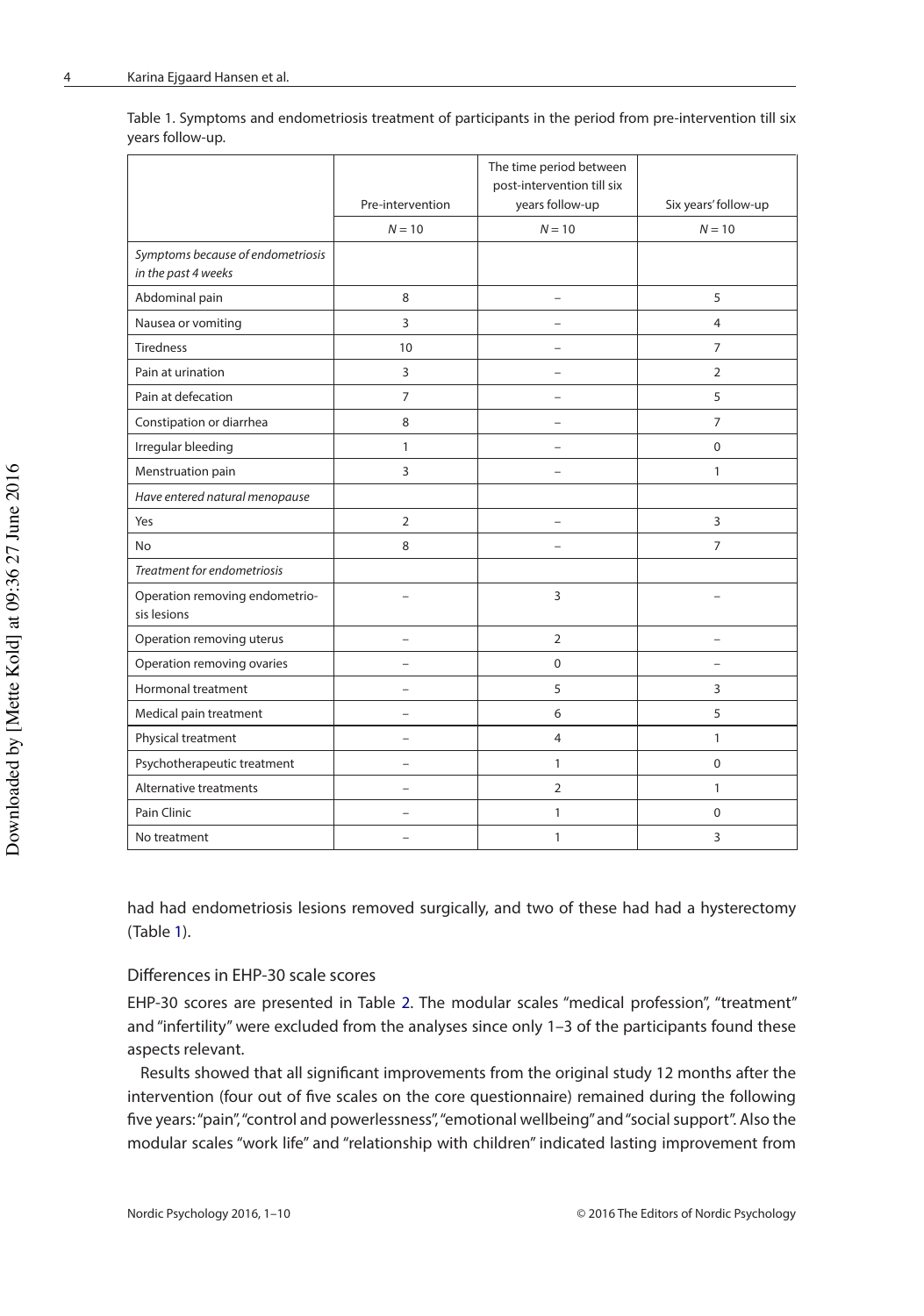|                                         | T1 |               | T <sub>4</sub> |               | T <sub>5</sub> |               | $T4-T5$         |            |
|-----------------------------------------|----|---------------|----------------|---------------|----------------|---------------|-----------------|------------|
| EHP-30 scales                           | N  | Mean (SD)     | N              | Mean (SD)     | $\overline{N}$ | Mean (SD)     | 95 % CI         | $P$ -value |
| Pain                                    | 9  | 52,53 (12,52) | 10             | 28,18 (15,9)  | 10             | 24,55 (11,97) | $-10.83 - 18.1$ | 0,583      |
| Control and powerlessness               | 9  | 65,28 (18,98) | 10             | 35,42 (22,5)  | 10             | 31,67 (14,46) | $-12,24-19,74$  | 0,609      |
| Emotional wellbeing                     | 10 | 52,08 (16,23) | 10             | 34,17 (19,02) | 10             | 29,17 (16,2)  | $-8,09-18,09$   | 0,41       |
| Social support                          | 10 | 52,50 (25,89) | 10             | 31,88 (20,72) | 10             | 25,63 (14,86) | $-10,87-23,37$  | 0,430      |
| Self-image                              | 10 | 41,67 (21,52) | 10             | 30,00 (22,64) | 10             | 25,00 (15,21) | $-11,91-21,91$  | 0,52       |
| Work-life <sup>a</sup>                  | 7  | 47,86 (29,94) | 4              | 13,75 (13,15) | $\overline{4}$ | 3,75 (4,79)   | $-15,16-35,16$  | 0,295      |
| Relationship with children <sup>a</sup> | 7  | 46,43 (22,49) | 7              | 12,50 (19,09) | 7              | 5,36 (9,83)   | $-14,84-29,14$  | 0,457      |
| Sexual intercourse <sup>a</sup>         | 9  | 66,67 (12,82) | 8              | 59,79 (29,12) | 8              | 58,13 (32,40) | $-22,85-26,19$  | 0,877      |

<span id="page-4-0"></span>

| Table 2. The difference in EHP-30 scale scores from 12 months' follow-up (T4) till six years' follow-up (T5). |  |  |
|---------------------------------------------------------------------------------------------------------------|--|--|
|---------------------------------------------------------------------------------------------------------------|--|--|

Notes: T1 = pre-intervention.

SD = standard deviation.

Lower means indicate better quality of life.

a Only patients found answering the modular scale relevant at both measuring times were included in the analysis.

|                      | Τ1 |               | T <sub>4</sub> |               | T <sub>5</sub> |               | $T4-T5$            |         |
|----------------------|----|---------------|----------------|---------------|----------------|---------------|--------------------|---------|
| SF-36 scales         | N  | Mean (SD)     | $\overline{N}$ | Mean (SD)     | $\overline{N}$ | Mean (SD)     | 95 % CI            | P-value |
| Physical functioning | 10 | 69.50 (14.80) | 10             | 82.50 (12.96) | 10             | 78.50 (16.68) | $-12.07 - 20.01$   | 0.587   |
| Role – physical      | 10 | 15.00 (21.08) | 10             | 50.00 (39.09) | 10             | 60.00 (35.75) | $-45.97 - 25.97$   | 0.545   |
| Bodily pain          | 10 | 31.30 (14.39) | 10             | 57.80 (12.52) | 10             | 59.10 (24.96) | $-22.82 - 20.22$   | 0.894   |
| General health       | 10 | 36.10 (14.08) | 10             | 55.40 (22.25) | 10             | 56.40 (20.35) | $-12.45 - 10.45$   | 0.848   |
| Vitality             | 10 | 27.50 (17.83) | 10             | 49.00 (20.11) | 10             | 55.50 (24.55) | $-23.28 - 10.28$   | 0.404   |
| Social functioning   | 10 | 47.50 (24.86) | 10             | 70.00 (26.48) | 10             | 83.75 (18.68) | $-26.00 - (-1.50)$ | 0.032   |
| Role – emotional     | 10 | 23.33 (35.31) | 10             | 50.00 (42.31) | 10             | 76.67 (35.31) | $-65.28 - 11.95$   | 0.153   |
| Mental health        | 10 | 59.20 (22.69) | 10             | 69.60 (20.76) | 10             | 75.60 (9.13)  | $-18.08 - 6.08$    | 0.290   |

<span id="page-4-1"></span>Table 3. The diference in SF-36 scale scores from 12 months´ follow-up (T4) till six years' follow-up (T5).

Notes: T1 = pre-intervention.

SD = standard deviation.

Higher means indicate better quality of life.

twelve months′ follow-up till six years′ follow-up. All scales improved further during the twelve months′ to six years′ follow-up, but the improvement did not reach statistical signifcance.

### Diferences in SF-36 scale scores

SF-36 scores are presented in Table [3](#page-4-1). Results showed that signifcant improvements from the original study remained during the fve-year period from 12 months after the intervention. Improvements remained on all eight scales: "physical functioning", "role – physical", "bodily pain", "general health", "vitality", "social functioning", "role – emotional", and "mental health". In addition, the scale "social functioning" improved signifcantly during the fve-year period from 12 months follow-up.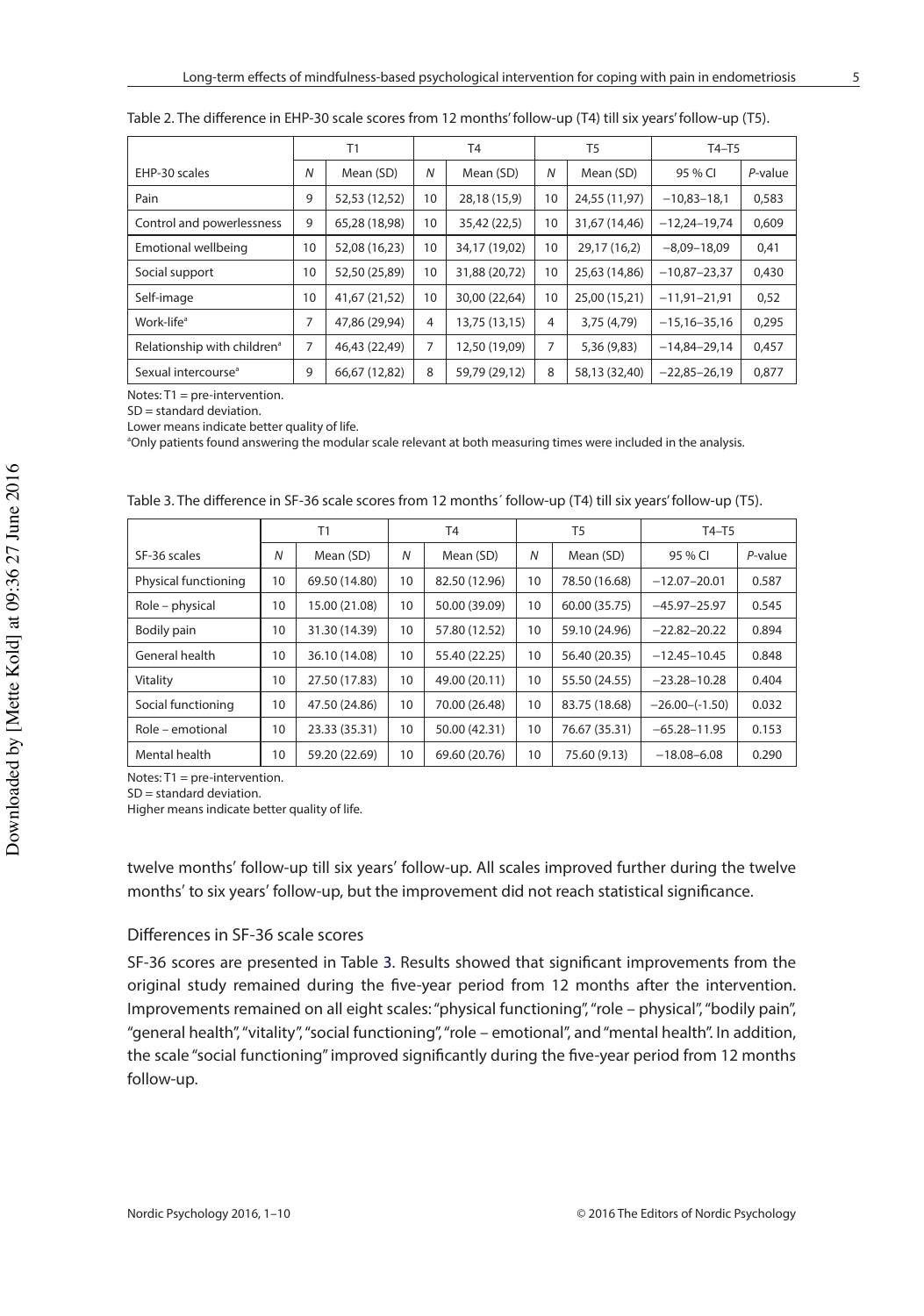<span id="page-5-0"></span>Table 4. Use of mindfulness techniques, benefts, quality of life and pain level of participants at six years' follow-up.

|                                                                                                          | Participants   |
|----------------------------------------------------------------------------------------------------------|----------------|
|                                                                                                          | $N = 10$       |
| Are you still using the mindfulness techniques learned at the intervention today?                        |                |
| Yes                                                                                                      | 9              |
| No                                                                                                       | $\mathbf{1}$   |
| What mindfulness techniques are you using today? <sup>a</sup>                                            |                |
| Bodyscan                                                                                                 | 5              |
| Breathing meditation                                                                                     | 6              |
| Yoga                                                                                                     | 1              |
| Mindful walking                                                                                          | $\mathbf{1}$   |
| Mindful music                                                                                            | 3              |
| Own meditation                                                                                           | 1              |
| To what extent do you benefit from these techniques today? <sup>a</sup>                                  |                |
| No benefits                                                                                              | $\Omega$       |
| To a lesser extent                                                                                       | $\mathbf{1}$   |
| To some extent                                                                                           | $\mathbf{1}$   |
| To a greater extent                                                                                      | $\overline{4}$ |
| To a very great extent                                                                                   | 3              |
| How do you experience your general quality of life today compared with the time before the intervention? |                |
| Much worse                                                                                               | $\Omega$       |
| Worse                                                                                                    | $\mathbf 0$    |
| The same                                                                                                 | $\Omega$       |
| <b>Better</b>                                                                                            | 5              |
| Much better                                                                                              | 5              |
| How do you experience your general pain level today compared with the time before the intervention?      |                |
| Much worse                                                                                               | $\Omega$       |
| Worse                                                                                                    | 0              |
| The same                                                                                                 | $\overline{2}$ |
| <b>Better</b>                                                                                            | 3              |
| Much better                                                                                              | 5              |

 $^{\circ}N = 9$ .

## Use of mindfulness techniques and quality of life today

Six years after completed intervention, nine out of ten still used the mindfulness-techniques and other mental techniques learned during the intervention. Seven of these nine women experienced benefts from these techniques to a great or very great extent.

The body scan and breathing meditation were the most used mindfulness techniques among the women at follow-up (Table [4](#page-5-0)). Body scan was often used for dealing with pain and problems falling asleep. Some women used the technique almost every night. The breathing meditation was primarily used for pain relief during the day both at home and at work.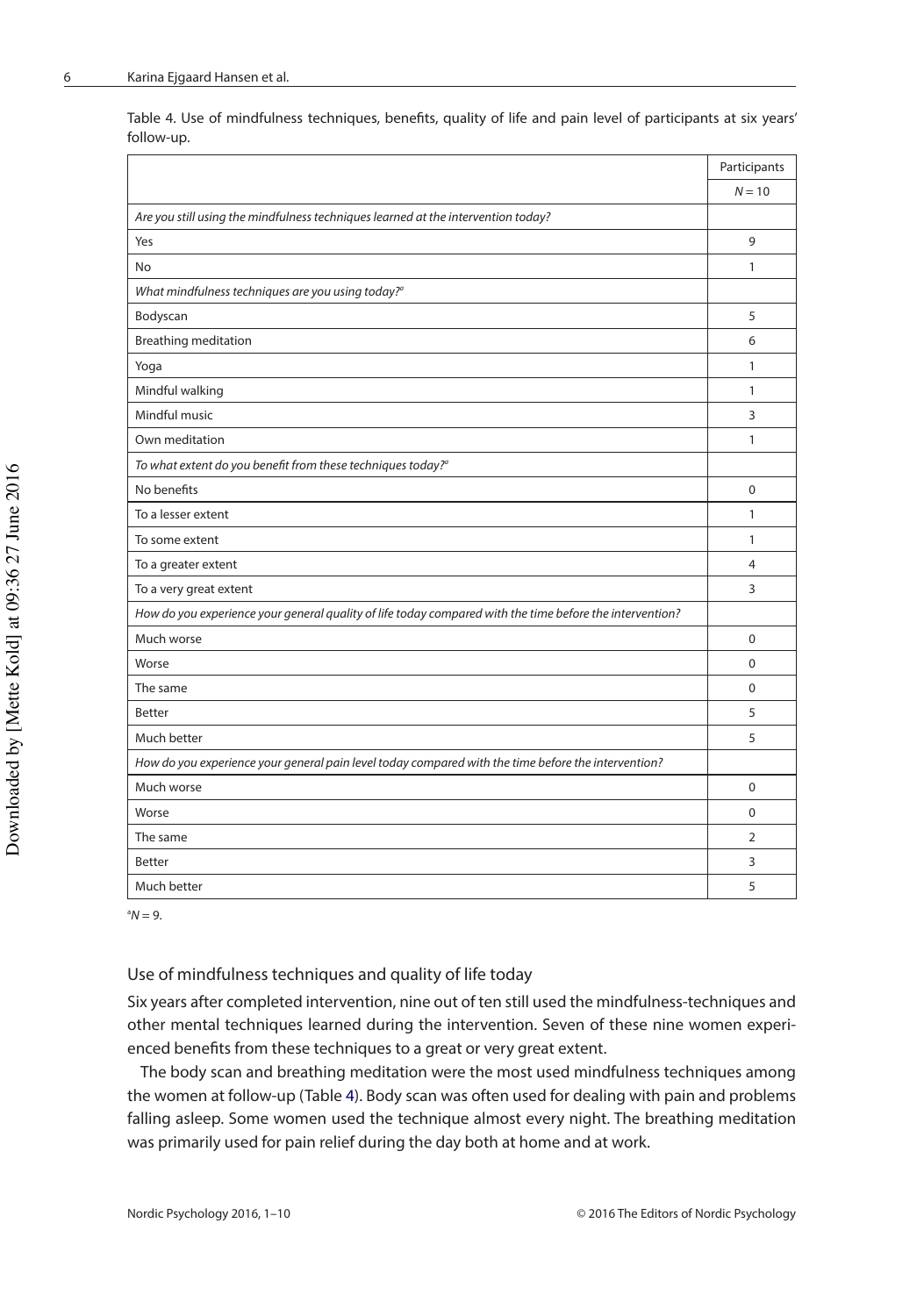One participant wrote "I use the body scan when I am in pain and when I go to sleep. The course has helped me to a great extent also the day today." Another participant wrote "When I am sleepless I lie on the back and I do a body scan. I use this technique almost every day. The breathing techniques have been the most helpful techniques. They are a major help in my everyday life. In the beginning it was difficult, but now I just do it. All in all the course has been very useful to me". A third participant wrote "Breathing meditation helps me relax my abdomen", and a fourth wrote "I use the body scan and breathing meditation when in pain during menstruation or at bed time together with meditation music. This helps me endure the pain and makes it go away faster – and I sleep better."

The patient's subjective judgment of quality of life six years after completed intervention compared to pre-intervention levels was a better or much better quality of life in all cases, and eight of ten participants also experienced a better or much improved pain level (Table [4\)](#page-5-0).

# Discussion

This pilot series represents the frst data on the potential long term efects of mindfulness-based psychological intervention for chronic pain in endometriosis. With reservation for the weaknesses, our results may suggest a lasting positive efect on health-related quality of life of women with endometriosis six years after the end of treatment.

The patient-generated questionnaire EHP-30 represents diferent life-areas afected by endometriosis and endometriosis-related pain. Together these life-areas comprise a measure of the quality of life in women with endometriosis. These life-areas include daily activities, work–life, relationship with children, sexual activity, social relationships, emotional wellbeing, self-image and the feeling of control or powerlessness in one's life. Detailed results of the EHP-30 questionnaire suggested that mindfulness-based psychological treatment could have lasting positive efects on these life areas except for "sexual activity" and "self-image" in women with endometriosis-related chronic pelvic pain. The "self-image" scale improved during the study- and follow-up period, but the diference was not signifcant.

Also results of SF-36 suggested that mindfulness-based psychological intervention could have lasting positive efects on general health-related quality of life. A lasting efect was found on all scales of SF-36 and in addition we found another signifcant improvement in "social functioning" during the time from 12 month follow-up till six years follow-up. There is a possibility that this continued improvement in social functioning could be the result of continued mindfulness training, where the patient learns to accept the pain and live with it. She could have learned to be present without letting the pain get in her way, and if accepting the pain she would possibly fnd it easier to talk about. Hence, endometriosis will not have that much of an infuence of her social relations anymore. It could also be due to the fact that people learn to live with chronic conditions along the way.

We actually observed a small continued improvement of the quality of life in all endometriosis-specifc scales and almost all general scales in the period from 12 months follow-up till six years follow-up, but the diferences were not signifcant.

Unfortunately our study did not include a control group and the sample is very small. However, patients included had chronic pain despite previous medical and surgical treatment, probably due to persistent changes in the peripheral and central nervous system (Stratton & Berkley, [2011](#page-9-9)). Three cases had repeat surgery during the follow-up period, but available data indicate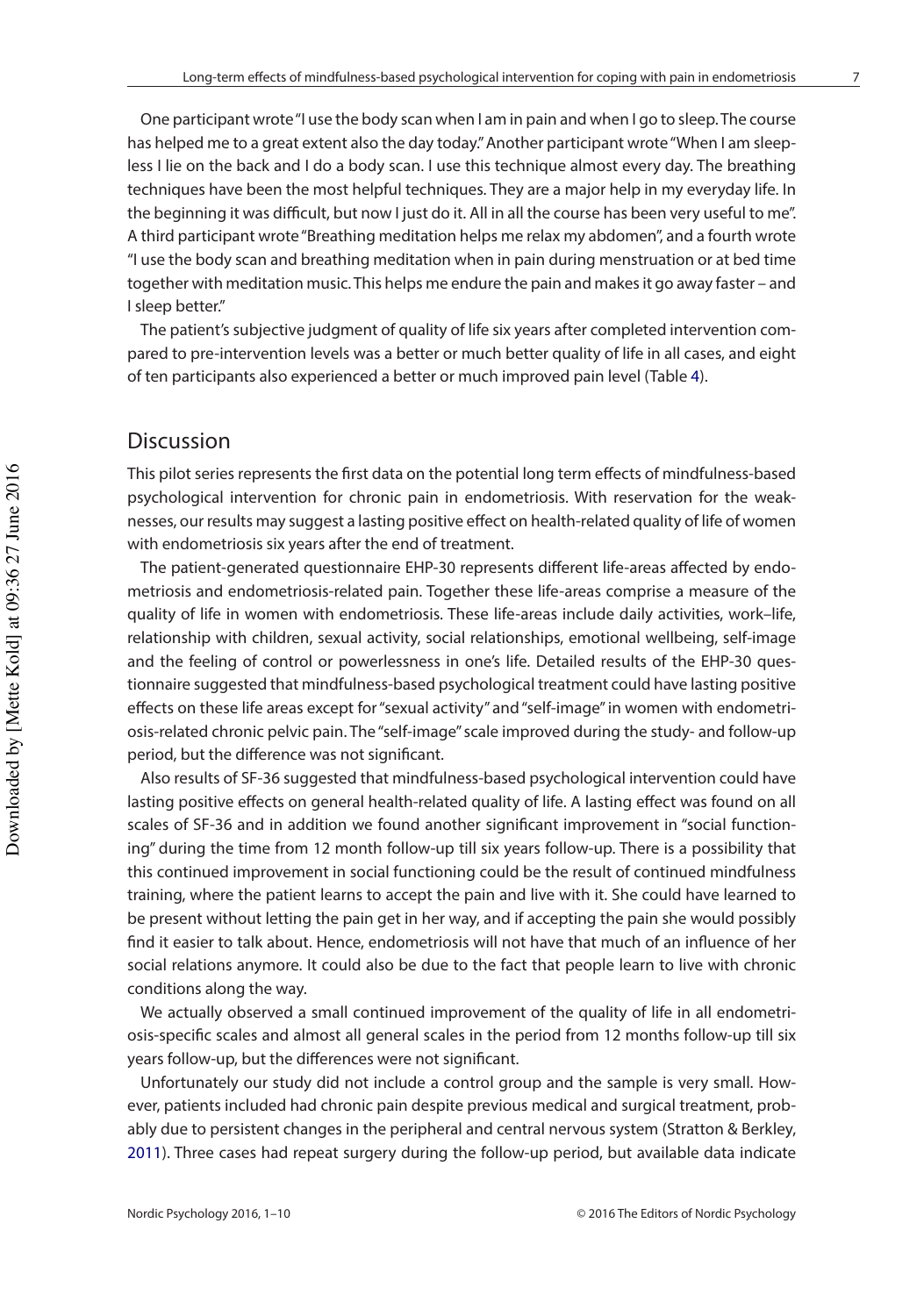that pain recurrence is frequent in such cases (Vercellini et al., [2009](#page-9-10)). Only one had entered the menopause during the follow-up period, and decreased ovarian function did not seem to play a major role for the persistent improvement in quality of life seen in our study.

Continuing improvements in quality of life during the period after the end of mindfulness-based psychological treatment could to some extent be facilitated by the mindfulness treatment in which the goal is to learn to observe and describe the pain without evaluation or judgment of the pain and without reacting on the inner experience. The purpose is to learn to accept the pain and live life in a valuable way despite the pain. Learning mindfulness techniques could make the woman independent of her practitioner, because she can continue the praxis on her own and in time get more and more experienced. This is supported by the qualitative data in which the women describe what techniques they use and how they implement them in their daily lives. Also the quantitative data suggest that nine out of the ten women still use the mindfulness techniques learned during the treatment period at six years follow-up. Seven of them experienced a great or very great extent of benefts from the techniques, which could suggest that independent, continuous use of mindfulness is realistic and feasible.

When comparing the women's own subjective evaluation of their quality of life and the more objective measurements by EHP-30 and SF-36 from pre-intervention till six years follow-up, there seems to be consistency between the results. On the contrary, some women have evaluated the diference in quality of life higher than the diference in pain level from pre-intervention till six years follow-up. The reason that some women experience higher quality of life despite some persistent pain could come from a mindfulness facilitated change in acceptance of the pain or a change in the pain experience. Pain is defned as "An unpleasant sensory and emotional experience associated with actual or potential tissue damage, or described in terms of such damage" (International Association for the Study of Pain) (Merskey & Bogduk, [1994](#page-9-11), pp. 209–214). One could envisage that the diference is due to a change in the quality of the pain in which the emotional aspect or the unpleasantness of the pain more than the sensory aspect or the intensity of the pain has changed. Since the study is limited by the absence of a control condition, we do not know if a change would have happened spontaneously anyway.

Many former articles have described the situation of women with endometriosis and the negative consequences of the disease. These include a diagnostic delay of 5–7 years, a feeling of being ignored and stigmatized, reduced quality of life and work ability and billions in socioeconomic costs every year due to loss of work ability and health care costs. So far research in the treatment of endometriosis has focused on medical and surgical treatment, but new strategies for rehabilitation of these patients such as mindfulness-based psychological pain treatment might imply both signifcant benefts to the patients as well as savings in the healthcare system.

This study was limited by a small study-group, the lack of a placebo control group and a lack of a standardized pain measure. Future studies should focus on including more participants in a randomized placebo-controlled study including data on endometriosis-specifc pain symptoms measured by standardized pain scores.

Despite the limitations, the study suggests that this treatment could have potential benefts for women suffering from endometriosis-related chronic pelvic pain.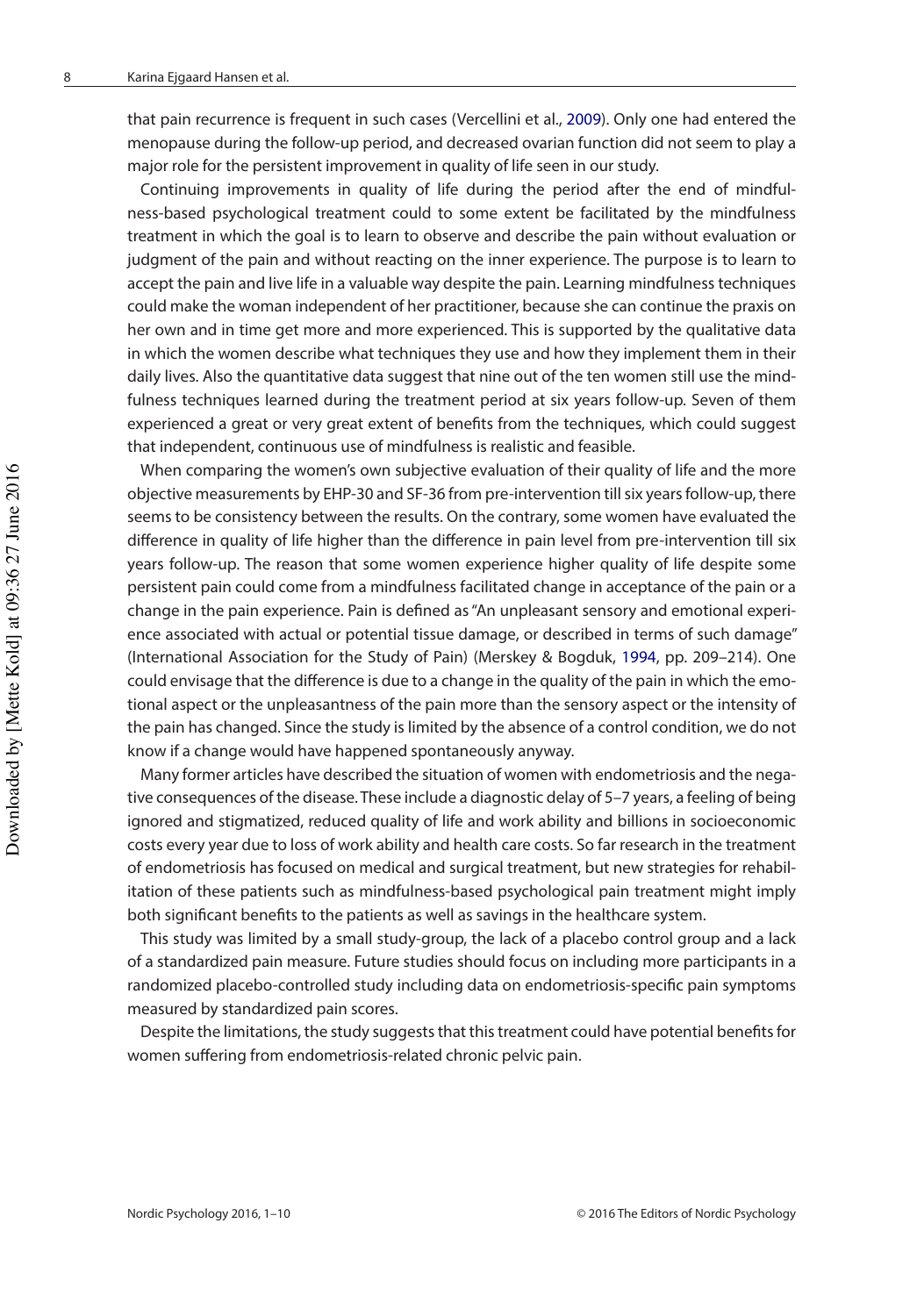## Conclusion

Although conclusions remain preliminary until tested in a randomized controlled trial, the results presented in this article suggests that mindfulness-based psychological treatment of chronic pain seems relevant to women with endometriosis with the potential to improve quality of life.

# Disclosure statement

No potential confict of interest was reported by the authors.

## Funding

This work was supported by the Danish Endometriosis Association which is a non-governmental organization run by women with endometriosis and by a scholarship from the Health Research Fund of Central Denmark Region.

#### **REFERENCES**

- <span id="page-8-7"></span>Baer, R. A., Smith, G. T., Lykins, E., Button, D., Krietemeyer, J., Sauer, S., … Williams, J. M. ([2008](#page-1-0)). Construct validity of the five facet mindfulness questionnaire in meditating and nonmeditating samples. Assessment, 15(3), 329–342. doi[:http://dx.doi.org/10.1177/1073191107313003](http://dx.doi.org/10.1177/1073191107313003)
- <span id="page-8-10"></span>Bjorner, J. B., Damsgaard, M. T., Watt, T., & Groenvold, M. [\(1998\)](#page-2-0). Tests of data quality, scaling assumptions, and reliability of the Danish SF-36. Journal of Clinical Epidemiology, 51(11), 1001–1011.
- <span id="page-8-11"></span>Bjorner, J. B., Thunedborg, K., Kristensen, T. S., Modvig, J., & Bech, P. ([1998](#page-2-1)). The Danish SF-36 health survey. Journal of Clinical Epidemiology, 51(11), 991–999.
- <span id="page-8-3"></span>De Graaf, A. A., D'Hooghe, T. M., Dunselman, G. A., Dirksen, C. D., Hummelshoj, L., & Simoens, S. ([2013](#page-1-1)). The signifcant efect of endometriosis on physical, mental and social wellbeing: Results from an international cross-sectional survey. Human Reproduction, 28(10), 2677–2685. doi:[http://dx.doi.org/10.1093/humrep/](http://dx.doi.org/10.1093/humrep/det284) [det284](http://dx.doi.org/10.1093/humrep/det284)
- <span id="page-8-5"></span>Garland, E. L., Gaylord, S. A., Palsson, O., Faurot, K., Douglas Mann, J., & Whitehead, W. E. [\(2012\)](#page-1-2). Therapeutic mechanisms of a mindfulness-based treatment for IBS: Efects on visceral sensitivity, catastrophizing, and afective processing of pain sensations. Journal of Behavioral Medicine, 35(6), 591–602. doi[:http://dx.doi.](http://dx.doi.org/10.1007/s10865-011-9391-z) [org/10.1007/s10865-011-9391-z](http://dx.doi.org/10.1007/s10865-011-9391-z)
- <span id="page-8-6"></span>Garmon, B. M. D., Philbrick, J. M. D., Becker, D. M. D. M. P. H., Schorling, J. M. D. M. P. H., Padrick, M. B. A., Goodman, M. M. D., & Owens, J. E. P. ([2014](#page-1-3)). Mindfulness-based stress reduction for chronic pain: A systematic review. Journal of Pain Management, 7(1), 23–36.
- <span id="page-8-0"></span>Hansen, K. E., Kesmodel, U. S., Baldursson, E. B., Kold, M., & Forman, A. [\(2014\)](#page-1-4). Visceral syndrome in endometriosis patients. European Journal of Obstetrics & Gynecology and Reproductive Biology, 179, 198–203. doi[:http://dx.doi.org/10.1016/j.ejogrb.2014.05.024](http://dx.doi.org/10.1016/j.ejogrb.2014.05.024)
- <span id="page-8-4"></span>Hansen, K. E., Kesmodel, U. S., Baldursson, E. B., Schultz, R., & Forman, A. ([2013](#page-1-5)). The infuence of endometriosis-related symptoms on work life and work ability: A study of Danish endometriosis patients in employment. European Journal of Obstetrics & Gynecology and Reproductive Biology, 169(2), 331–339. doi:[http://](http://dx.doi.org/10.1016/j.ejogrb.2013.03.008) [dx.doi.org/10.1016/j.ejogrb.2013.03.008](http://dx.doi.org/10.1016/j.ejogrb.2013.03.008)
- <span id="page-8-1"></span>Hudelist, G., Fritzer, N., Thomas, A., Niehues, C., Oppelt, P., Haas, D., … Salzer, H. ([2012](#page-1-6)). Diagnostic delay for endometriosis in Austria and Germany: Causes and possible consequences. Human Reproduction, 27(12), 3412–3416. doi:<http://dx.doi.org/10.1093/humrep/des316>
- <span id="page-8-2"></span>Husby, G. K., Haugen, R. S., & Moen, M. H. ([2003](#page-1-7)). Diagnostic delay in women with pain and endometriosis. Acta Obstetricia et Gynecologica Scandinavica, 82(7), 649–653.
- <span id="page-8-8"></span>Jones, G., Jenkinson, C., & Kennedy, S. [\(2004\)](#page-2-2). Evaluating the responsiveness of the endometriosis health profle questionnaire: The EHP-30. Quality of Life Research, 13(3), 705–713.
- <span id="page-8-9"></span>Jones, G., Jenkinson, C., Taylor, N., Mills, A., & Kennedy, S. ([2006](#page-2-3)). Measuring quality of life in women with endometriosis: tests of data quality, score reliability, response rate and scaling assumptions of the